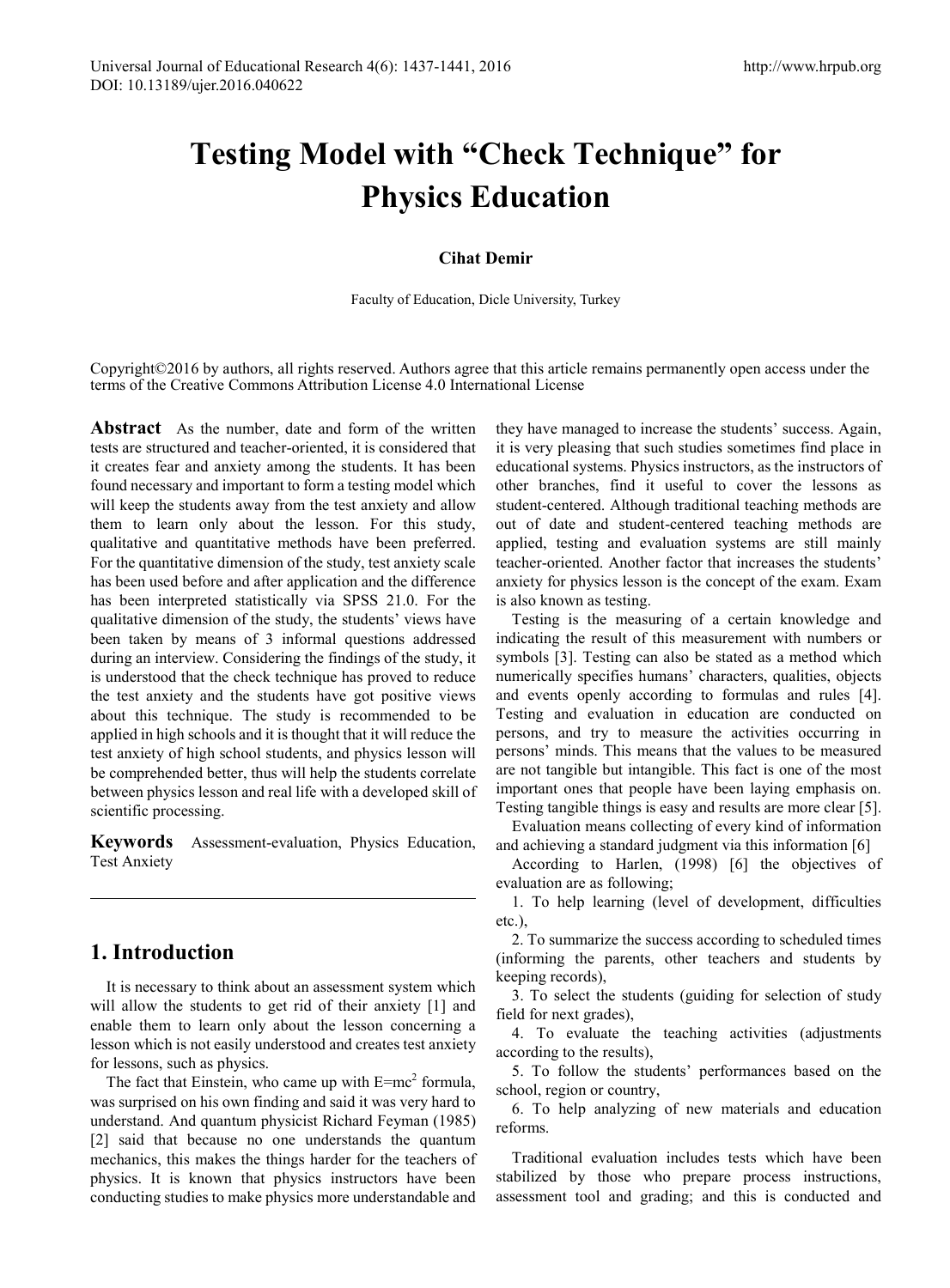graded (identical) always in the same way to get comparable results for all exam takers by different exam conductors in different sessions [7] Traditional evaluation does not give information about the student's development process [8], [9]. The evaluation conducted with traditional assessment tools tries to assess the student's knowledge for a short timeframe; it does not reflect student's success or failure in detail and does not reveal the student's mental outline [10], [11], [12].

The evaluation which is functionally and structurally different from traditional evaluations, which are gaining more importance day by day, is called alternative evaluation with a general acceptance. According to Pierce and O'Malley (1992) [13], the alternative evaluation is a type of evaluation which shows what students know and what they are capable of doing. Its objective is to reveal the student's progress and inform the teacher. It is neither a standard nor a traditional evaluation.

Alternative evaluation approaches are given below [14];

- The use of skill and knowledge assesses the activities which are connected to each other, completed and adapted to environments.
- It is integrated into education. It can be distinguished from instructed activities which are standardized and only perform target oriented assessments. In other words alternative evaluation means meaningful learning experience.
- It's flexible. It provides opportunity for different presentation types and learning styles that the student will prefer.
- By means of ensuring the students to analyze their own learning style and thoughts, it teaches self-directed thinking and self-scrutinizing.

# **2. Objective**

Although traditional teaching methods are out of date and student-centered teaching methods are applied [15], assessment and evaluation systems are still mainly teacher-centered. This study aims to form a student-centered assessment system.

#### **3. Significance**

Even though alternative assessment and evaluation methods like performance homework, group review, peer review, student self review, concept map, observation form, attitude scale, checklist apart from written and oral tests are used, it is a known fact that the significance of written tests are much more than others in the eyes of the teacher conducting the evaluation. As the number, date and form of the written tests are structured and teacher-centered, it is considered that it creates fear and anxiety among the students. It has been found necessary and important to form an assessment model which will keep the students away from test anxiety and allow them to learn only about the lesson.

#### **4. Methodology**

The study was conducted with 34 students who were taking summer school classes of General Physics 1 course in Dicle University, Ziya Gökalp Education Faculty in 2014.

For this study, qualitative and quantitative methods have been preferred. For the quantitative dimension of the study, test anxiety scale has been used before and after application and the difference has been interpreted statistically via SPSS 21.0. As the averages of two different cases of the same group will be compared, paired t-test was used. For the qualitative dimension of the study, students were asked about their views through the interviews.

## **5. Data Collection Tools**

#### **Test Anxiety Inventory (TAI)**

Turkish adaptation of the test anxiety inventory, whose original version was developed by Spielberger (1980) [16], was prepared by Öner (1990) [17]. There are 20 articles in total in TAI (Test Anxiety Inventory).

TAI is a 4-point Likert type scale and the students have to respond to the four options: (1) Almost Never, (2) Sometimes, (3) Often and (4) Almost Always. The reliability values of alpha coefficient for subscales of original version of Test Anxiety Inventory were: 0.96 for TAI-T, 0.91 for TAI-W, and 0.91 for TAI-E [15].

TAI is a Likert scale type with quadruple grading. High TAI result shows that test anxiety level is high. To test the validity of TAI, 2 professors and one associate professor were asked for their opinions and the validity of the questions was provided. To determine the reliability of TAI, Cronbach alpha internal consistency coefficients were calculated.

The reliability values of alpha coefficient of Test Anxiety Inventory were ranged from .90 and .92.

#### **Interview form**

Interview, which is a widespread technique of data collection for a study, is a purposeful conversation in which prepared questions are addressed and answers are given [18]. The interview used in this study consists of informal questions. In order to reveal the students' views about the check technique, a question pool with 5 informal questions was formed by making interviews with Science teachers and academicians. The number of the questions was lowered to 3 by collaborating with an educational sciences specialist according to the expression, order and content of these questions. For the validity of the questions, concerning to what extent these questions represent the check technique which is planned to be used by prospective physics teachers in physics education, two associate professors working in Dicle University, Ziya Gökalp Education Faculty and one assistant professor were consulted for their opinions.

For data analysis, Miles and Huberman's (1994) [19] "data reduction", "data presentation" and "data verification"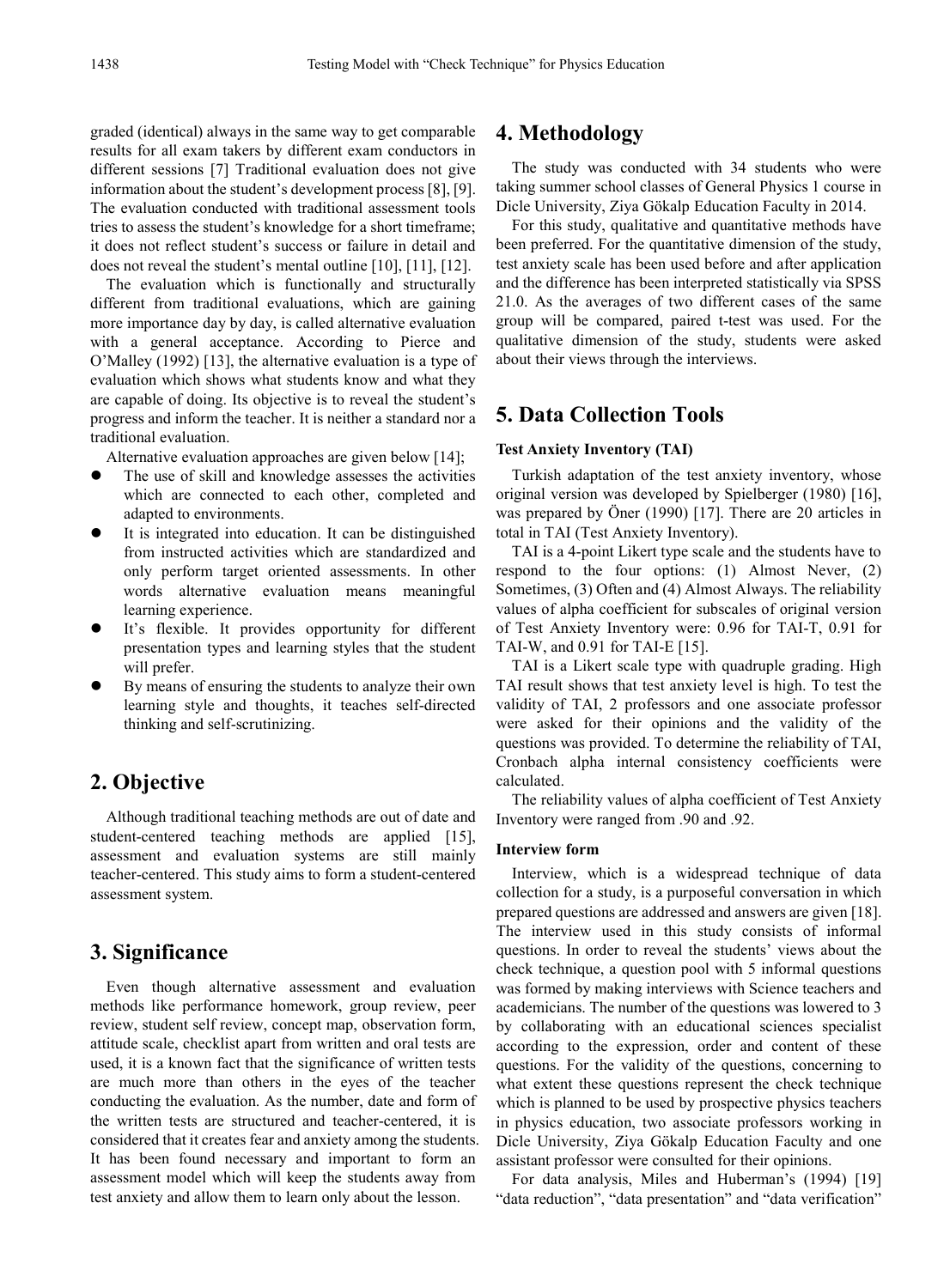approaches were taken as reference. Firstly, the written answers to questions were combined in electronic environment, forming the data for the study. The data was divided into categories by being decoded with content analysis in conceptual and relational level. There was great care for the categories to have integrity, to be objective and distinguishing and to be presented and interpreted clearly [18], [19], [20] retrieved from [21]. Data analysis was performed by researchers separately. Frequency of participation to categories was calculated.

Reliability is reconciliation of intercoders based on the use of more than one coder [22]. To increase the objectivity of the study and to provide reliability for analysis, the fit percentage of the coders was taken into consideration in the coding of the firs and the last question for the reliability of the researchers conducting the coding. Fit percentage was calculated with the formula (the number of all fitting categories) / (the number of all fitting and all non-fitting categories) (Miles and Huberman, 1994). Reliability coefficient was found to be 0.78 for the question "How do you find using check technique in physics lesson?", and 0.75 for the question "What kind of a relation do you think there is between check technique and test anxiety". These facts were found adequate for the coding reliability of the study.



**Figure 1.** A general overview of Check technique

This study proposes a new kind of assessment technique in which assessment and evaluation will be kept away from test anxiety and fear. Check technique is briefly as follows;

- 1. Each check's grading is calculated as 100/number of topics
- 2. Students will be given (tested) as many checks as the number of topics.
- 3. It will be conducted whenever the student wants.
- 4. The student will decide on the type of testing (multi choice, fill in the blanks, oral test etc.)
- 5. If a student gets a passing grade at the test, the student will be given the topic check by the teacher.
- 6. Even when a student fails a test, he/she has another chance to take when he/she is ready.
- 7. At the end of the term, a student will specify his/her grade by giving the checks to the teacher.



**Image 1.** Representative Checkbook

## **6. Findings**

The findings concerning the test anxiety scale

**Table 1.** Test anxiety scale pretest - posttest comparison

| Tests    | N  | X | SS             |                   |         |
|----------|----|---|----------------|-------------------|---------|
| Pretest  | 34 |   | 2.33 0.61 5.89 |                   | $0.00*$ |
| Posttest | 34 |   |                | $2.02 \quad 0.40$ |         |

 $*_{p<.05}$ 

According to Table 1, 34 students have their test anxiety scale pre test grade average as  $X<sub>pretest</sub> = 2.33$  and they have their final test grade average as  $X_{\text{Posttest}} = 2.02$ . There is a statistically significant decrease in the test anxiety of these 34 students whose physics tests were conducted by check technique. This result leads us to the certain thought that there is a significant decrease in the test anxiety of the students who has been tested with check technique.

Students' views on check technique

**Table 2.** Students' views on check technique

| Students' views                                               |    | Positive |  | Negative |  |
|---------------------------------------------------------------|----|----------|--|----------|--|
|                                                               |    | %        |  |          |  |
| How did you find using check technique<br>in physics lessons? | 30 | 88       |  |          |  |

88 % of the students expressed a positive opinion upon asking how they found using check technique in physics lesson.

Some students stated this case as follows: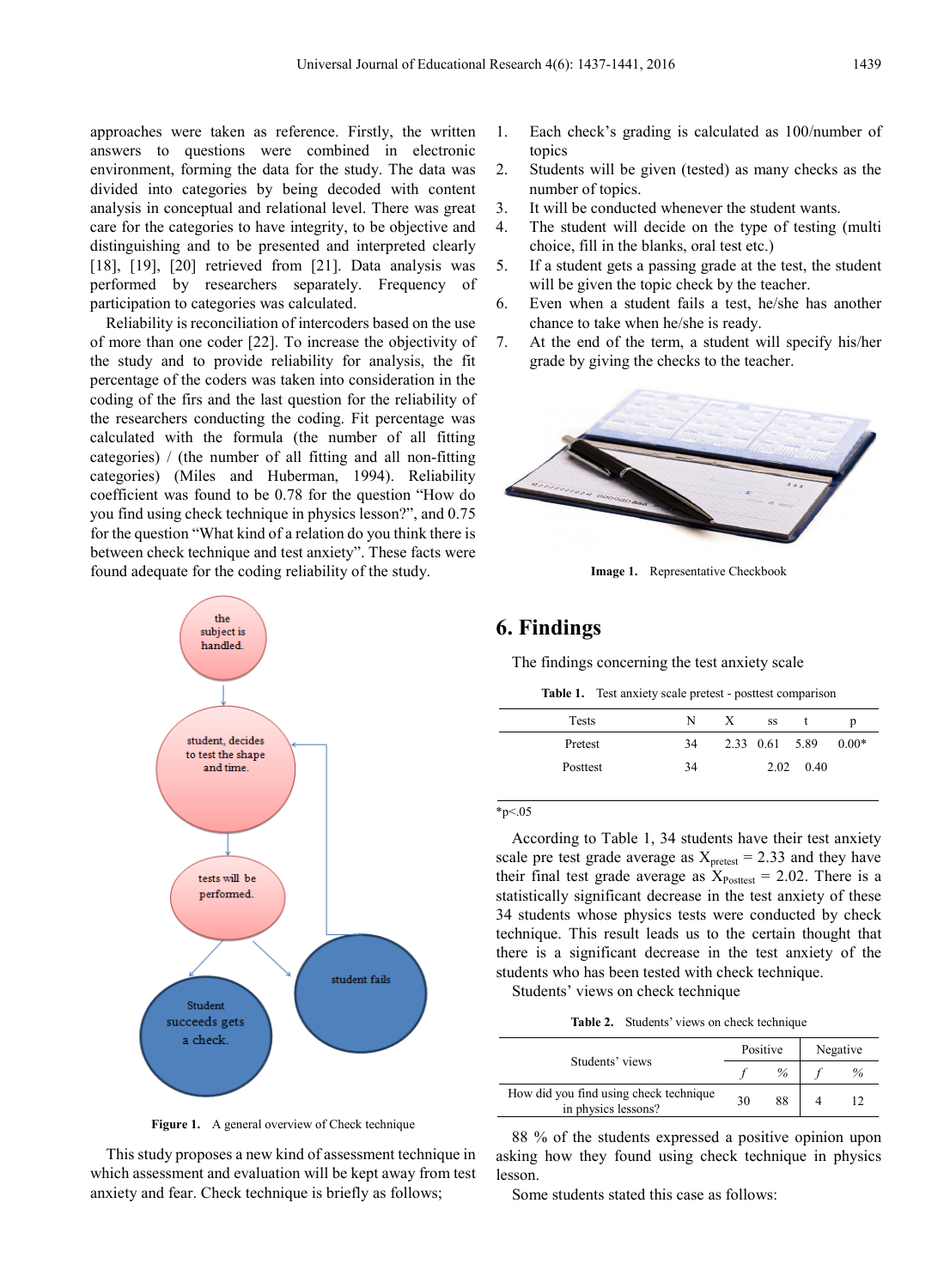"This system is entertaining like a game" Participant 12

"It decreased the stress of preparing for the exams to the lowest point." Participant 5

12 % of the students expressed a negative opinion upon asking how they found using check technique in physics lesson.

One student stated this negativity as follows: "Somebody who passes the test in one go should not get the same grade as the one who passes it at three trials, this is why I don't find this testing system useful." Participant 30

The opinions were outlined in the implementation of the check technique of the other courses.

**Table 3.** The opinions were outlined in the implementation of the technical check of the other courses

| Students' views                                                          |    | Positive |    | Negative |  |
|--------------------------------------------------------------------------|----|----------|----|----------|--|
|                                                                          |    | $\%$     |    | ℅        |  |
| How do you think it will be to use check<br>techniques in other courses? | 20 | 59       | 14 | 41       |  |

Table 3 shows that 59 % of the students expressed positive opinion upon asking how they think it will be to use check technique in other courses. It has been observed that students find it less necessary than physics to use check technique in other courses.

The findings concerning the relationship between the test anxiety and check technique

**Table 4.** The findings concerning the relationship between the test anxiety and check technique

|                                                                                   | Decreases<br>pressure |      | Does not |  |
|-----------------------------------------------------------------------------------|-----------------------|------|----------|--|
| Students' views                                                                   |                       |      | effect   |  |
|                                                                                   |                       | $\%$ |          |  |
| What kind of a relation do you think<br>there is between check technique and test | 28                    | 82   |          |  |
| anxiety?                                                                          |                       |      |          |  |

Table 4 shows that 82 % of the students expressed positive opinions upon asking what kind of a relation they think there is between check technique and test anxiety. 18 % of the students expressed there was no effect between check technique and test anxiety.

# **7. Conclusion and Recommendations**

Looking at the findings of this study, it can be clearly observed that there was a statistically meaningful decrease in the test anxiety of 34 students whose tests were conducted with check technique ( $p<0.05$ ). Considering the results of the interviews conducted with the students at the end of the study, it is clear that the students find using check technique useful in physics lessons, they find using it less useful in other lessons and they got rid of the test anxiety to a large extent.

Previously conducted academic achievement and test anxiety studies support our findings, as well [23], [24], [25]. Study to reduce test anxiety would be supporting the work place [26].

Success rates in science lessons and in physics lesson in

particular is remarkably low either with regards to reaching the objectives put for science education or results of the examinations for university and high school acceptance [27].

This study recommends the check technique to be used in high school physics lessons and university departments where physics is taught. It is thought that the test anxiety will decrease and physics lessons will be comprehended better, therefore, there will be more students who can create a relationship between daily life and physics with developed scientific processing skills.

## **REFERENCES**

- [1] Alptekin, S., Demirbaş, M. & Arıkan., N. (2009). 9. Sınıf öğrencilerinin fizik dersine ilişkin görüşlerinin incelenmesi [Examination of views related physics course of 9th grade students], *Sakarya Üniverstesi Eğitim Fakültesi Dergisi* [*The Journal of SAU Education Faculty*], 18, 1-10
- [2] Feynman, Richard (1985). QED: The Strange Theory of Light and Matter. Princeton University. Press. ISBN 0-691-08388-6.
- [3] Turgut, M. F. (1997). *Eğitimde Ölçme ve Değerlendirme Metotları*. Ankara: Yargıcı Matbaası.
- [4] Gilbert, S. (1997). *Principles Of Educational Psychological Measurement And Evaluation.*4th ed. Amazon yayınevi.
- [5] Tekin, H. (2000). *Eğitimde Ölçme ve Değerlendirme*. Ankara: Yargı Yayınevi.
- [6] Harlen, W. (1998). *The Teaching of Science in Primary Schools.* (Second Edition). Great Bratin: The Cromwell Press, Trowbridge.
- [7] Enger, S. K. and Yager, R. E. (1998). *The Iowa Assessment Handbook*. ERIC Document Reproduction Service No: Ed 424286.
- [8] Cubertson, L. D., Laongo, M.R.(1999). But What's With Letter Grades?. *Childhood Education.* 75(3). 130-135.
- [9] Curtis, M.J., Hunley, S.A., Chesno Grier, J.E. (2002). *Relationships Among the Professional Practices and Demographic Characteristics of School Psychologists*. School Psychology Review. 31. 30–42.
- [10] Manning, M.& Gary (1995). *Portfolios in Reading and Writing*. Teaching PreK-8. 25(5). 94-95.
- [11] Romberg, T.A. (1993). *How One Comes to Know Models and Theories of the Learning of Mathematics*. Editör: M. Niss. Investigations into Assessment in Mathematics Education. 97-111. Netherlands: Kluver Academic Publishers.
- [12] Shepard, L. (2000). The Role of Assessment in a Learning Culture. *Educational Researcher.* 20(7). 2-16.
- [13] Pierce, L. V. and O'malley, J. M. (1992). *Performance and Portfolio Assessment for Language Minority Students.* National Clearinghouse for Bilingual Education. Washington: DC.
- [14] Korkmaz, H. (2004). *Fen ve Teknoloji Eğitiminde Alternatif Degerlendirme Yaklasımları.* Ankara: Yeryüzü Yayınevi.